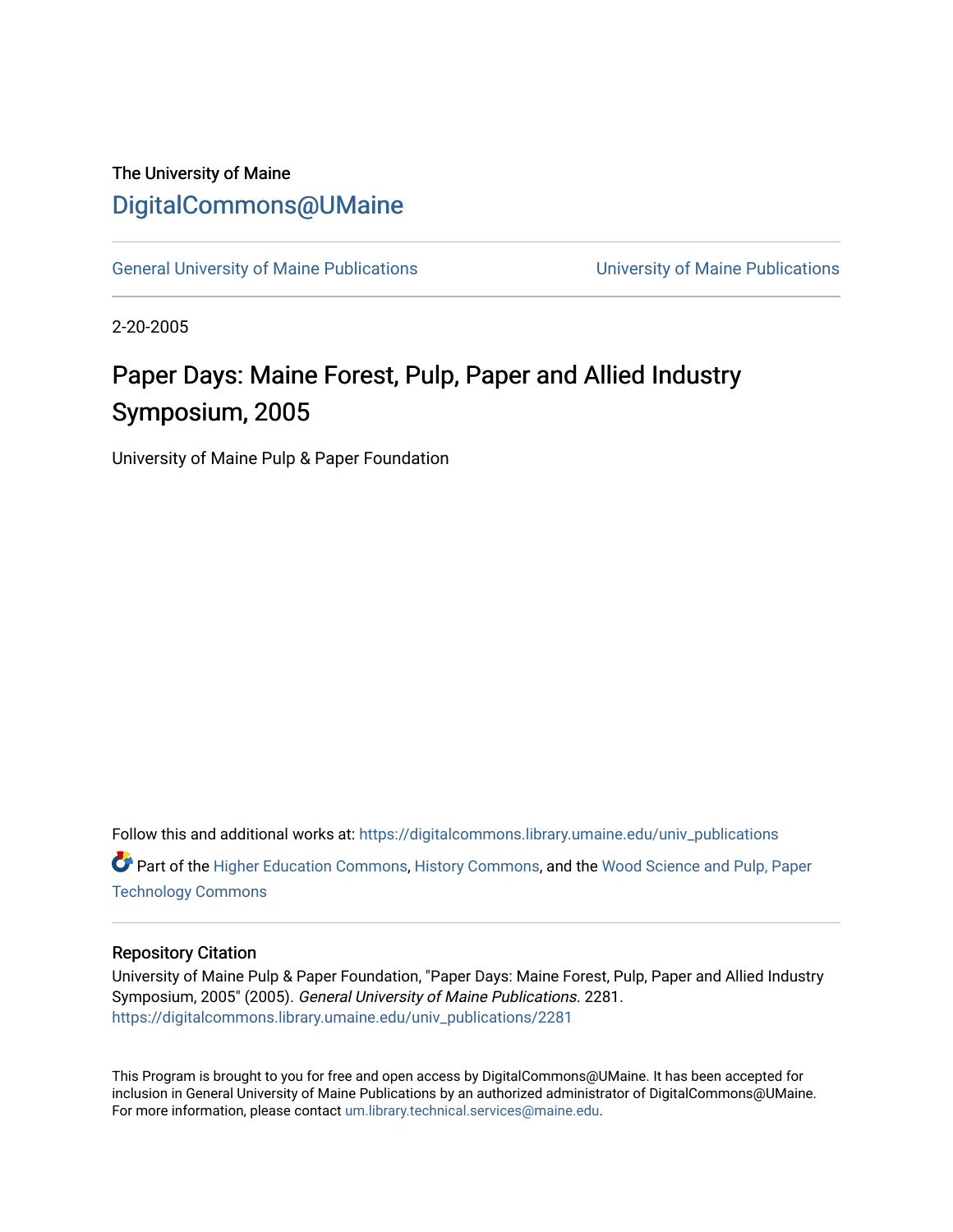Maine Forest, Pulp, Paper and Allied **Industry** Symposium April  $6<sup>th</sup>$  -  $8<sup>th</sup>$ University of Maine 2005

**Developing Our Position in the Global Forest Products Industry**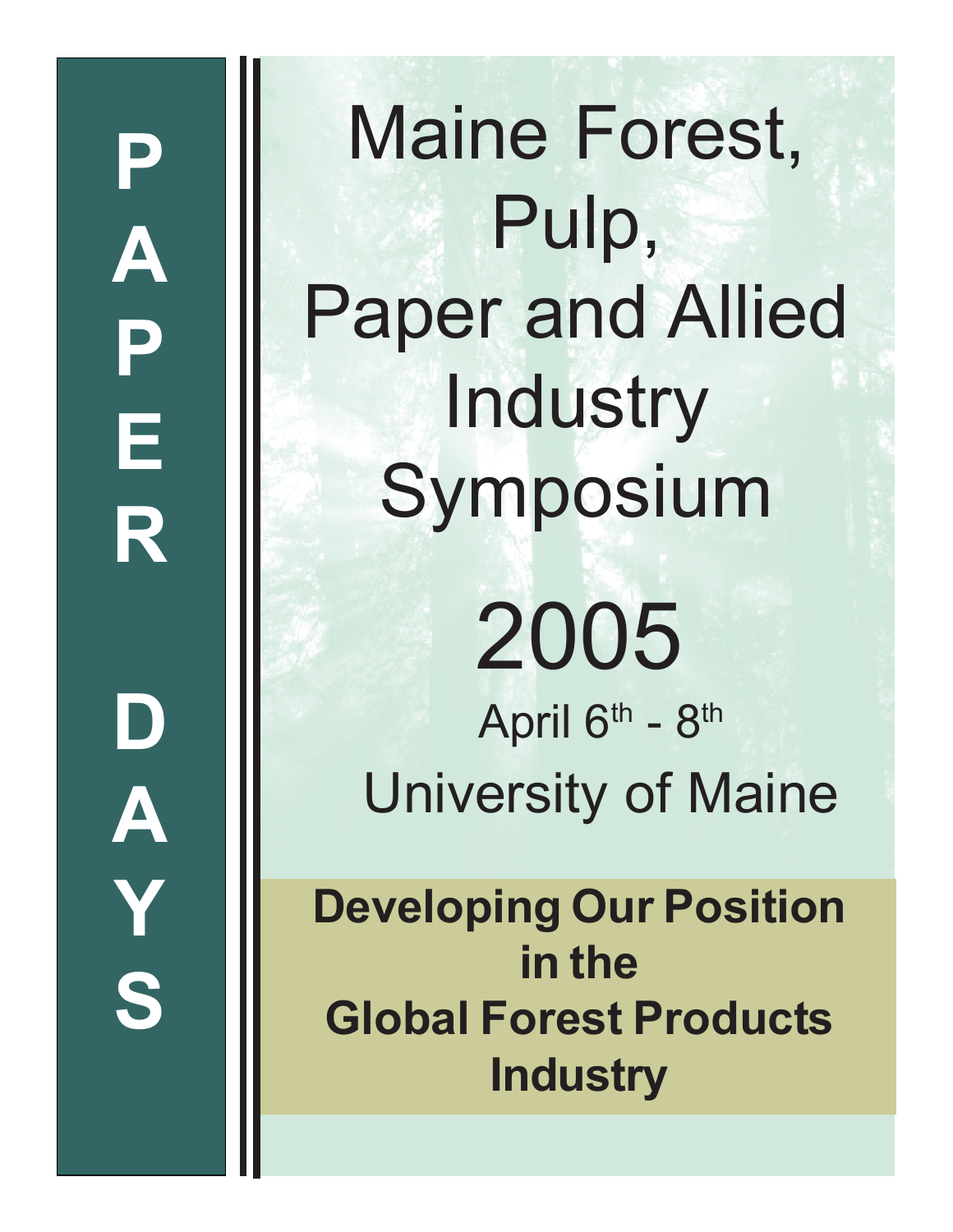# **Maine Forest, Pulp, Paper and Allied Industry Symposium**

### Developing Our Position in the Global Forest Products Industry

| <b>WEDNESDAY, APRIL 6</b><br>10:00<br>Registration<br><b>Wells Conference Center</b> |                                                                                                                                                                                                                                                                                |                                                           | <b>THURSDAY, APRIL 7</b> (continued)<br><b>Foundation Annual Meeting</b><br>5:00<br><b>Neville Hall</b> |                                                                                                                                                                |                                       |                                                              |  |
|--------------------------------------------------------------------------------------|--------------------------------------------------------------------------------------------------------------------------------------------------------------------------------------------------------------------------------------------------------------------------------|-----------------------------------------------------------|---------------------------------------------------------------------------------------------------------|----------------------------------------------------------------------------------------------------------------------------------------------------------------|---------------------------------------|--------------------------------------------------------------|--|
| 11:30                                                                                | Northeast PIMA Luncheon                                                                                                                                                                                                                                                        | <b>Wells Conference Center</b>                            | 6:00                                                                                                    | Social Hour                                                                                                                                                    |                                       | Soderberg Atrium                                             |  |
|                                                                                      | Speaker - Ralph Feck                                                                                                                                                                                                                                                           |                                                           | 7:00                                                                                                    |                                                                                                                                                                | Pulp & Paper Fndn. Banquet            | <b>Wells Conference Center</b>                               |  |
| 1:30                                                                                 | Vice President Operations, Georgia-Pacific Corporation<br>Challenges & Solutions for Today's Managers                                                                                                                                                                          |                                                           |                                                                                                         | Presiding:                                                                                                                                                     | Peter G. Vigue<br>President           |                                                              |  |
|                                                                                      | John Mahon, Provost, University of Maine<br>Rildo Martini, V.P. & Mill Manager, International Paper<br>Robert Taylor, VP Manufacturing, SAPPI Fine Papers<br>Lori Tuttle, Dir. Business Dev., Myllykoski North America<br>Keith Van Scotter, President, Lincoln Tissue & Paper |                                                           |                                                                                                         |                                                                                                                                                                | Cianbro Corporation                   |                                                              |  |
|                                                                                      |                                                                                                                                                                                                                                                                                |                                                           |                                                                                                         | Presentation of Endowed Scholarship Funds                                                                                                                      |                                       |                                                              |  |
|                                                                                      |                                                                                                                                                                                                                                                                                |                                                           |                                                                                                         | Featured Speaker: Scott Jungles<br>President                                                                                                                   |                                       |                                                              |  |
| 4:00                                                                                 | Industry Leaders Responsible for Manufacturing<br>Operations in North America                                                                                                                                                                                                  |                                                           |                                                                                                         |                                                                                                                                                                |                                       | <b>SCA North America</b>                                     |  |
|                                                                                      |                                                                                                                                                                                                                                                                                |                                                           |                                                                                                         |                                                                                                                                                                | Presentation of the 2005 Honor Award  |                                                              |  |
|                                                                                      | The panel is comprised of Northern New<br>England Paper Industry Managers and will<br>focus on current needs/concerns of the                                                                                                                                                   |                                                           | 8:00                                                                                                    | <b>FRIDAY, APRIL8</b>                                                                                                                                          | Registration/Cont. Breakfast          |                                                              |  |
|                                                                                      |                                                                                                                                                                                                                                                                                |                                                           |                                                                                                         |                                                                                                                                                                | State of the Forest Products Industry | Soderberg Atrium                                             |  |
|                                                                                      | Paper Industry                                                                                                                                                                                                                                                                 |                                                           |                                                                                                         | and a Look Forward                                                                                                                                             |                                       | <b>Minsky Hall</b>                                           |  |
| 5:30<br>6:45                                                                         | Social Hour<br>Northeast PIMA Banquet<br>Entertainment - Gary Crocker                                                                                                                                                                                                          | <b>Soderberg Atrium</b><br><b>Wells Conference Center</b> | 9:00                                                                                                    | Overview of the State of the U.S. Paper Industry<br>W. Henson Moore, President & CEO, AF&PA                                                                    |                                       |                                                              |  |
| <b>THURSDAY, APRIL 7</b>                                                             |                                                                                                                                                                                                                                                                                |                                                           | 9:30                                                                                                    | U.S. Imports of Pulp, Paper and Wood: Volume and                                                                                                               |                                       |                                                              |  |
| 8:00                                                                                 | Registration/Cont. Breakfast<br><b>Wells Conference Center</b>                                                                                                                                                                                                                 |                                                           |                                                                                                         | Impact<br>Lloyd Irland, President, The Irland Group                                                                                                            |                                       |                                                              |  |
| 9:00                                                                                 | Challenges in the Fiber Supply Industry                                                                                                                                                                                                                                        |                                                           | 10:00                                                                                                   | Trends in Furniture and Other Hardwood Markets                                                                                                                 |                                       |                                                              |  |
|                                                                                      | John Driscoll, Director of Sales N.A., Cenibra/Itochu<br>Anthony Lyons, Manager, Procurement, Cerberus Mgmt.<br>Brian Souers, President, Treeline Inc.<br>Donald P. White, President, P&C                                                                                      |                                                           |                                                                                                         | Matthew Bumgardner, USDA Forest Service                                                                                                                        |                                       |                                                              |  |
|                                                                                      |                                                                                                                                                                                                                                                                                |                                                           | 10:30                                                                                                   | Will Lumber Markets Deflate Gradually in 2005-2006?<br>The Prospects for North American Lumber Producers<br>Paul Jannke, V. Pres. Wood Products & Timber, RISI |                                       |                                                              |  |
| 10:30                                                                                | Integraged Forest Products BioRefinery                                                                                                                                                                                                                                         |                                                           | 11:00                                                                                                   | Maine's Future Forest Economy Project<br>Alec Giffen, Director, Maine Forest Service<br>Eric Kingsley, V.P., Innovative Natural Solutions                      |                                       |                                                              |  |
|                                                                                      | Glenn Munkveld, Senior Research Engineer, IOGEN<br>Delmar Raymond                                                                                                                                                                                                              |                                                           |                                                                                                         |                                                                                                                                                                |                                       |                                                              |  |
|                                                                                      | Director Strategic Energy Alternatives, Weyerhaeuser<br>Adriaan van Heiningen<br>J. Larcom Ober Chair, UMaine Chemical Engineering                                                                                                                                             |                                                           | 11:30                                                                                                   | Initiatives to Help Maine's Forest Products Industry<br>Commissioner Jack Cashman, Maine Dept.of<br>Economic & Community Development                           |                                       |                                                              |  |
| noon                                                                                 | <b>TAPPI Luncheon</b><br>Speaker - Wayne Gross, President & CEO, TAPPI                                                                                                                                                                                                         | <b>Wells Conference Center</b>                            | noon                                                                                                    | <b>MPPA Luncheon</b><br><b>Wells Conference Center</b><br>Speaker - Congressman Michael Michaud<br>Federal Issues Affecting the Industry                       |                                       |                                                              |  |
| 2:00                                                                                 | Industry/Student Panel                                                                                                                                                                                                                                                         | <b>Neville Hall</b>                                       |                                                                                                         |                                                                                                                                                                |                                       |                                                              |  |
|                                                                                      | NORTH AMERICAN OUTLOOK<br>IN A GLOBAL PAPER INDUSTRY                                                                                                                                                                                                                           |                                                           |                                                                                                         |                                                                                                                                                                |                                       |                                                              |  |
|                                                                                      | <b>INDUSTRY PANELISTS</b><br>Osvaldo Alcocer, Strategic Business Leader NA, Nalco Co.                                                                                                                                                                                          |                                                           |                                                                                                         |                                                                                                                                                                |                                       | <b>Register TODAY</b> by calling<br>Tha IIMaina Puln & Panar |  |

**The UMaine Pulp & Paper Foundation @ 207/581-2296. Registration is flexible. We have a 3-day symposium rate of \$250 or you can choose to register on a per day basis at \$100/day.**

**STUDENT PANELISTS**

Kara Nettamo, President, Metso North America

Nicholas Bouchard, Senior, Chemical Engineering John DeAngelis, Junior, Chemical Engineering Adam Gillespie, Senior, Civil Engineering Sawyer Hanson, Senior, Chemical Engineering Matthew Lord, Senior, Mechanical Engineering Tech.

Jennifer Miller, Exec. Vice President, SAPPI Fine Paper N.A.

Richard Phillips, Sr. V.P. Technology, International Paper

Moderator: Lou Boos, President, Nordic Engineering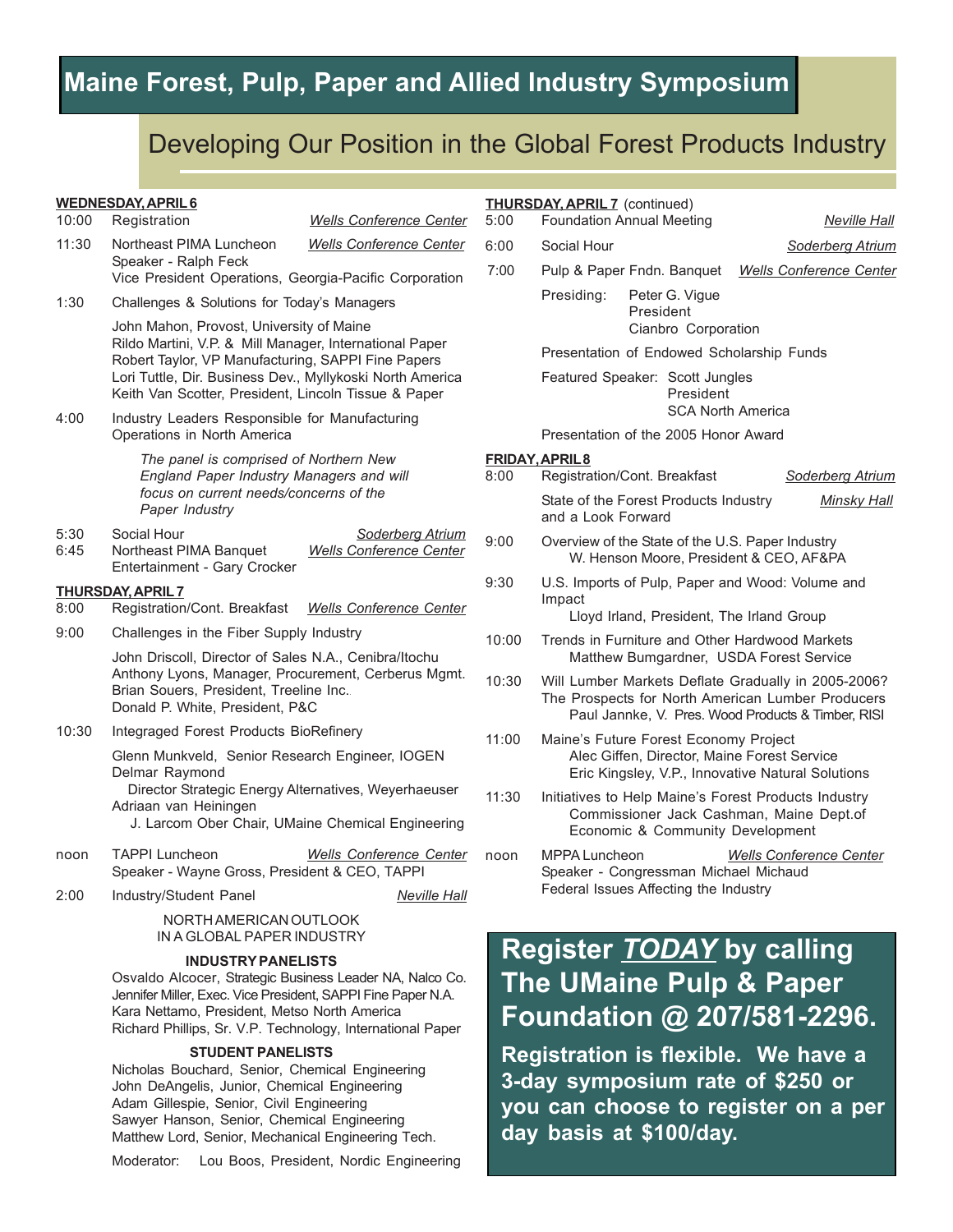## **Maine Forest, Pulp, Paper and Allied Industry Symposium**

## Featured Speakers & Presentors

#### **Scott Jungles President** SCA North America

Scott Jungles graduated from Roanoke College in Salem, Virginia with a bachelors degree in business administration. After graduating he started his career with Scott Paper Company's Away from Home Division as a Sales Representative, and then Senior



Representative. In 1986 received an MBA in International Business from the University of Bridgeport in Bridgeport, CT., while working for Scott Health Care as a Regional Sales Manager. In 1995 when SCA acquired Scott Health Care, Mr. Jungles was named Director of Marketing. In 1996 he became Global Product Manager and then International Business Manager for SCA Hygiene Products working in Gothenburg, Sweden. He returned to the States as Vice President of U.S. Sales in 1999 and was named President North America of SCA in 2001.

#### **Paul F. Jannke**

#### Vice President, Wood Products and Timber RISI

Paul Jannke specializes in the analysis and forecasting of the wood products industry. His area of expertise is the econometric modeling and forecasting of the North American lumber and panel markets. Specifically, Paul is responsible for RISI's lumber and structural panel demand, supply, and price forecasts. In addition, Paul is responsible for the ongoing maintenance and development of the RISI Wood Products Model.

 Paul authors the quarterly *North American Lumber Forecast* and the monthly lumber commentary which regularly update RISI's analysis and forecast for North American lumber markets. Paul has also co-authored many studies on the international lumber, timber, and panel industries.

 Before coming to RISI, Paul was a research economist at the Royal Swedish Academy of Science in Stockholm, Sweden, specializing in economic modeling. Paul holds a Master's degree in economics from Boston University and a Bachelor's degree in economics from the University of Connecticut.

#### **Jennifer Miller**

#### Executive Vice President Publishing & Corporate Communications SAPPI Fine Paper North America

Jennifer Miller is charged with the growth and management of the publishing businesses, as well as corporate brand strategy and market research. She joined SAPPI in 1996 as General Counsel She

previously served as General Counsel at Boston Gas. She is a graduate of the Cornell Law School.

### **Mike Michaud**

#### U. S. Representative Second Congressional District of Maine

Born in 1955, Mike is the second of six children. He was raised in Medway, where he attended Schenck High School in East Millinocket. After graduation, Mike gained employment at the Great Northern Paper Company where he was employed for more than thirty years.



 Mike first ran and was elected to the Maine House of Representatives in 1980, where he went on to serve seven consecutive terms. In 1994, he was successful in his first bid for the Maine State Senate. In December 2000, Mike was unanimously elected Maine State Senate President. In the U.S. House of Representatives, Mikes serves on the Veterans' Affairs Committee and is the Ranking Member on the committee's Benefits Subcommittee.

 Mike is a graduate of the John F. Kennedy School of Government Program for Senior Executives in State and Local Government at Harvard University.

### **Matt Bumgarden**

USDA, Forest Service

Since 1999, Matt has worked for the *Eastern Forest Use in a Global Economy* unit at the USDA Forest Service laboratory in Princeton, WV. Prior to joining the Foresr Service, he spent a year with Champion International Corporation in eastern Texas as a systems analyst. He holds a Ph.D. in forest products marketing from Virginia Tech. and BS/MS degrees in forest management from Ohio State. Matt has taught in dendrology and forest products classes and has published several research articles dealing with primary and secondary industries and markets. He is a member of the Forest Products Society and the Society of Wood Science and Technology.

#### **Ralph Feck**

#### Vice President Operations Georgia-Pacific Corporation

Ralph has spent his entire career in the pulp and paper industry, beginning in 1979 when he joined Georgia-Pacific's Woodland Operations as assistant superintendent, water and effluent, in the steam and power department. In 1991 he was named special



assistant to the vice president of manufacturing for recovery operations and transferred to Georgia-Pacific's corporate headquarters in Atlanta, GA. Returning to Maine in December 1993 as production manager, Ralph was named general manager of Woodland's pulp and paper mill in 1994.

 In 2004 Ralph was named Vice President of Operations for the Savannah River Mill in Rincon, GA.